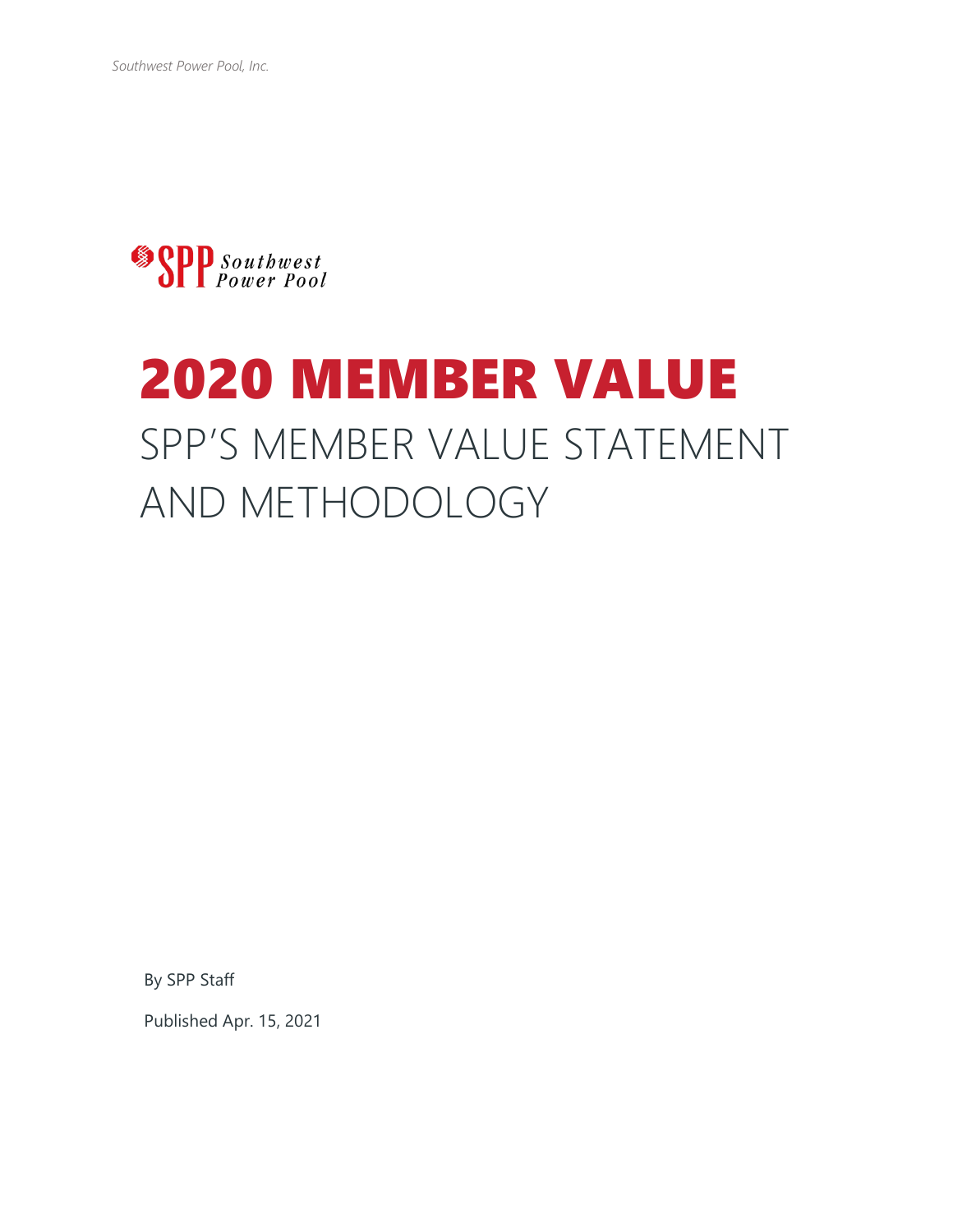## **CONTENTS**

| ENVIRONMENTAL, PUBLIC POLICY, AND ECONOMIC DEVELOPMENT (EPPED) 14 |  |
|-------------------------------------------------------------------|--|
|                                                                   |  |
|                                                                   |  |
|                                                                   |  |
|                                                                   |  |
|                                                                   |  |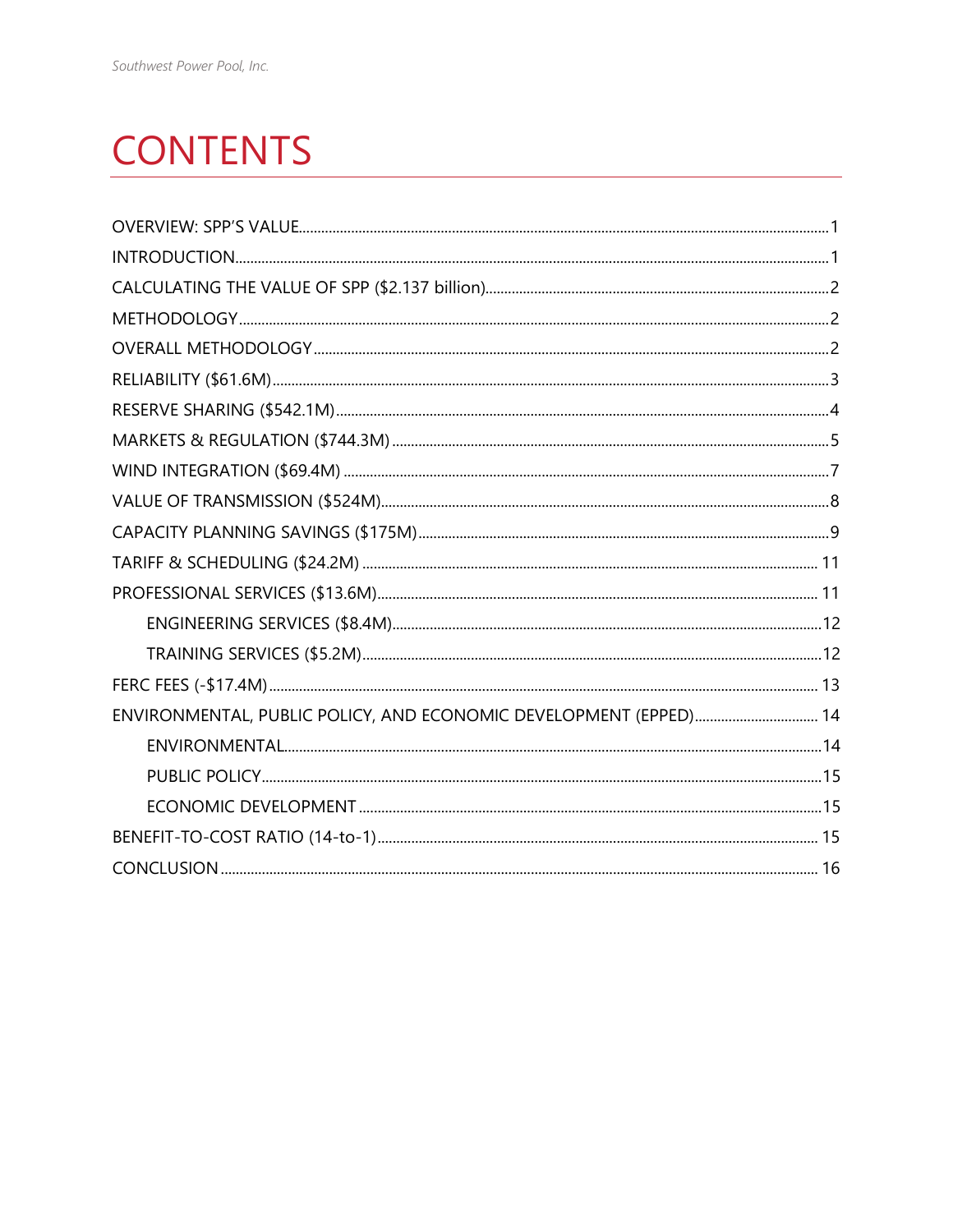## <span id="page-2-0"></span>OVERVIEW: SPP'S VALUE

#### <span id="page-2-1"></span>**INTRODUCTION**

#### **What does SPP do for its members?**

SPP oversees the bulk electric system and administers a wholesale power market in the central United States on behalf of a diverse group of electric utilities in 14 states. SPP is one of nine independent system operators/regional transmission organizations (ISO/RTO). SPP is mandated by the Federal Energy Regulatory Commission (FERC) to ensure reliable supplies of power, adequate transmission infrastructure and competitive wholesale prices of electricity.

ISO/RTOs do not own any assets that comprise the power grid; they independently plan and operate the grid to ensure affordable power gets to customers and to avoid power shortages. Planning and operating the grid are two key elements of SPP's robust portfolio of services.

#### **What would the world look like without SPP?**

If SPP did not operate the grid and provide centralized core services of reliability coordination, tariff administration, scheduling, transmission expansion planning, market operations and training services its members would have to individually secure staff, expertise and technology necessary to perform these functions. Members are unable to perform these functions as cost effectively due to SPP's ability to achieve economies of scale. SPP's performance of these functions across a larger region leverages a broader, deeper pool of resources and provides additional benefits that cannot be replicated by members operating independently.

The benefits of SPP's services include reducing the number of required full time equivalent (FTE) staff, optimizing generation siting, regionally prioritizing transmission and running markets as a consolidated Balancing Authority (BA), and total **\$2.137 billion each year**.

#### **Without SPP, we would have:**

- $\boxtimes$  Distributed reliability coordination and planning functions
- $\boxtimes$  Independent operation of legacy balancing authorities (BA)
- $\blacksquare$  Independently-conducted wind interconnection

#### **However, without SPP, we would lose:**

- $\boxtimes$  Regional transmission organization
- $\Sigma$  Integrated market and consolidated BA
- $\boxtimes$  Reserve sharing group
- $\boxtimes$  Regional transmission expansion
- $\boxtimes$  Facilitated stakeholder process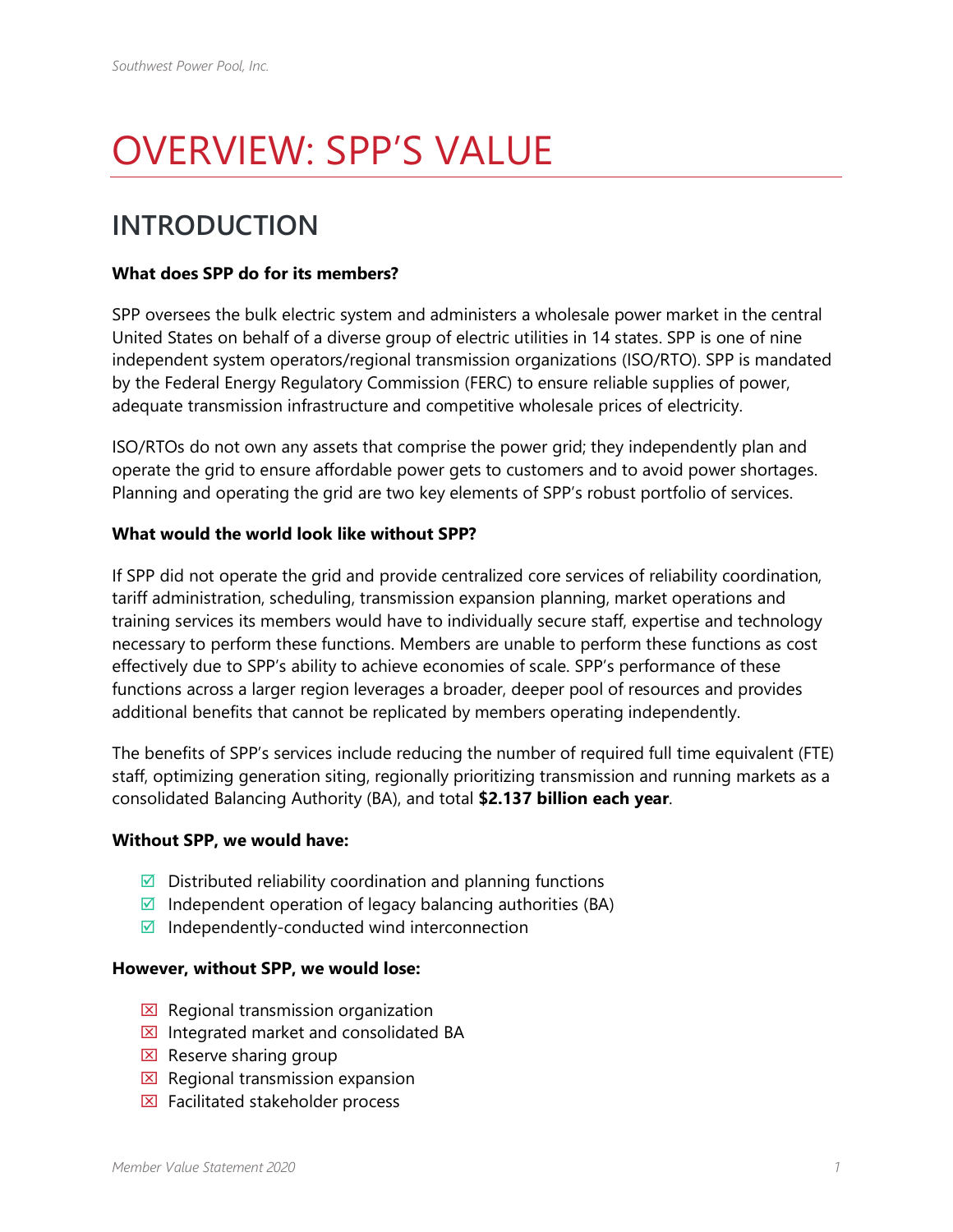## <span id="page-3-0"></span>**CALCULATING THE VALUE OF SPP (\$2.137 BILLION)**

In 2020, SPP quantified benefits provided by SPP for four key functions: operations and reliability, markets, transmission and professional services.

| <b>Operations &amp;</b><br><b>Reliability</b> | <b>Markets</b>            | <b>Transmission</b>                                              | <b>Professional</b><br><b>Services</b>                                                |
|-----------------------------------------------|---------------------------|------------------------------------------------------------------|---------------------------------------------------------------------------------------|
| • Reliability<br>• Reserve Margin             | • Markets<br>• Regulation | • Robust transmission<br>• Wind integration<br>• Planning Margin | • Compliance<br>• Settlements<br>• Engineering<br>• Tariff & scheduling<br>• Training |

Staff used both quantitative and qualitative estimated values of various areas of SPP's services to calculate the value provided to members through enhanced reliability; increased efficiencies and economics; consolidated functions that reduced resources; and improved environmental, public policy and local economic impacts. This methodology captures benefits both to SPP's members and the region of the RTO's bulk electric system produced by regional planning and operation.

The analysis of 2020 data found annual net benefits to members of **more than \$2.137 billion**, provided at a **benefit-to-cost ratio of 14-to-1**. On average, SPP's members realized savings of **\$7.39 per 1,000 kilowatt-hours**.

Historical net benefits provided annually to members are shown in Figure 1.



**Figure 1:** Yearly Member Value 2014-2019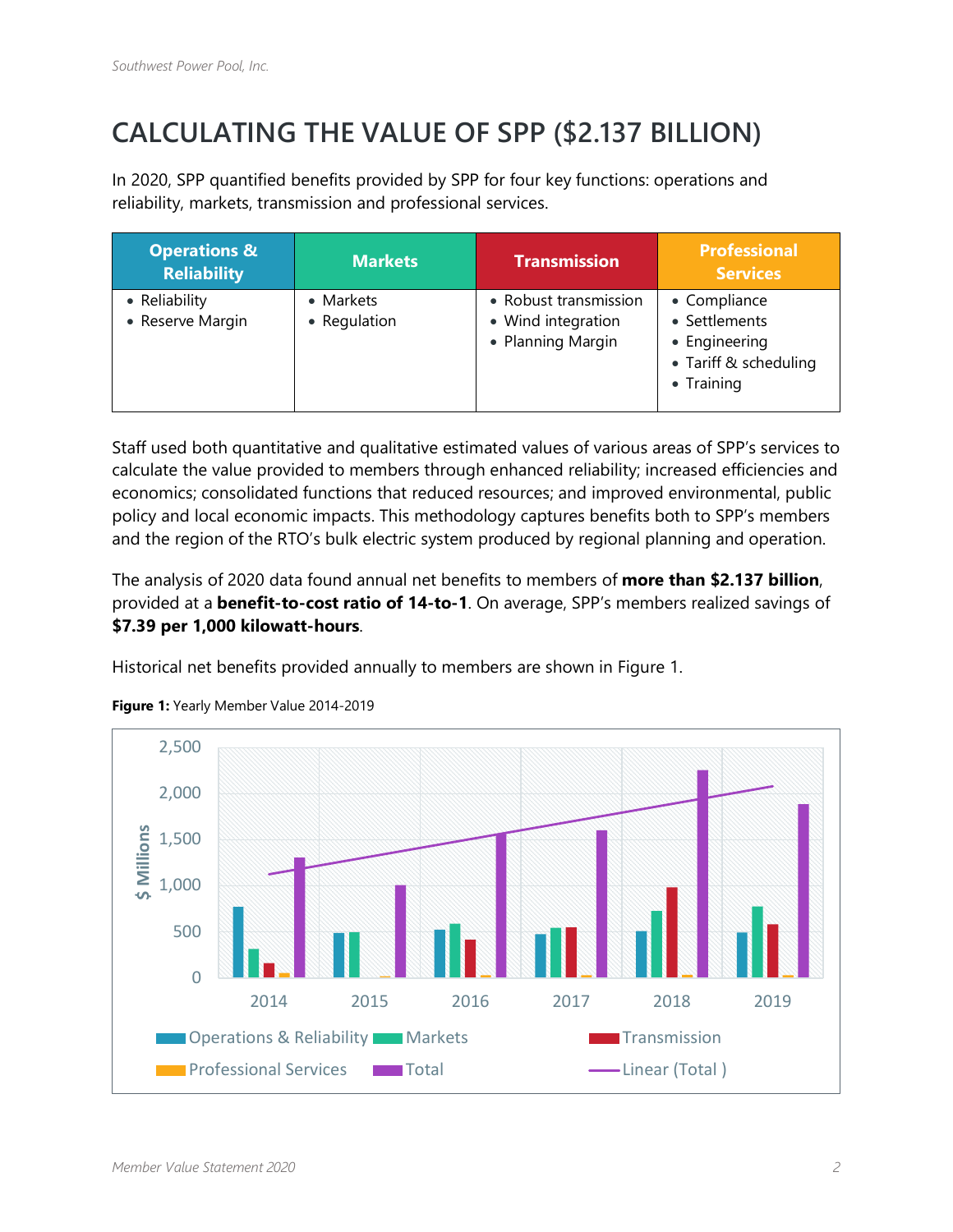## <span id="page-4-0"></span>METHODOLOGY

## <span id="page-4-1"></span>**OVERALL METHODOLOGY**

Staff used both quantitative and qualitative estimated values of various areas of services to calculate the value of SPP. Staff measured the value its services provide to members through:

- Enhanced reliability
- Increased efficiencies and economics
- Consolidated functions that reduced staffing and/or technical requirements
- Improved environmental, public policy and local economic impacts

The member value statement (MVS) methodology captures benefits both to SPP's members and to the SPP region. SPP defines RTO benefits as efficiencies gained through RTO services, including reduction in staffing for members, and increased efficiencies of regional operation.

These calculations take care to avoid overlaps in quantified benefits across service categories. SPP calculated the MVS at the regional level; benefits to individual members or market participants are not included in this study. SPP can use the foundational methodologies of this study to calculate individual member benefits if the necessary supporting data is available.

Figure 2 shows the factors considered by SPP's MVS methodology. Throughout this report, staff have noted changes in factors to improve the calculation of SPP's MVS as "NEW" or "MODIFIED."



Figure 2: MVS Benefit Categories<sup>[1](#page-4-2)</sup>

<span id="page-4-2"></span><sup>1</sup> *Blocks in Figure 2 are not to exact scale and are for illustrative purposes only*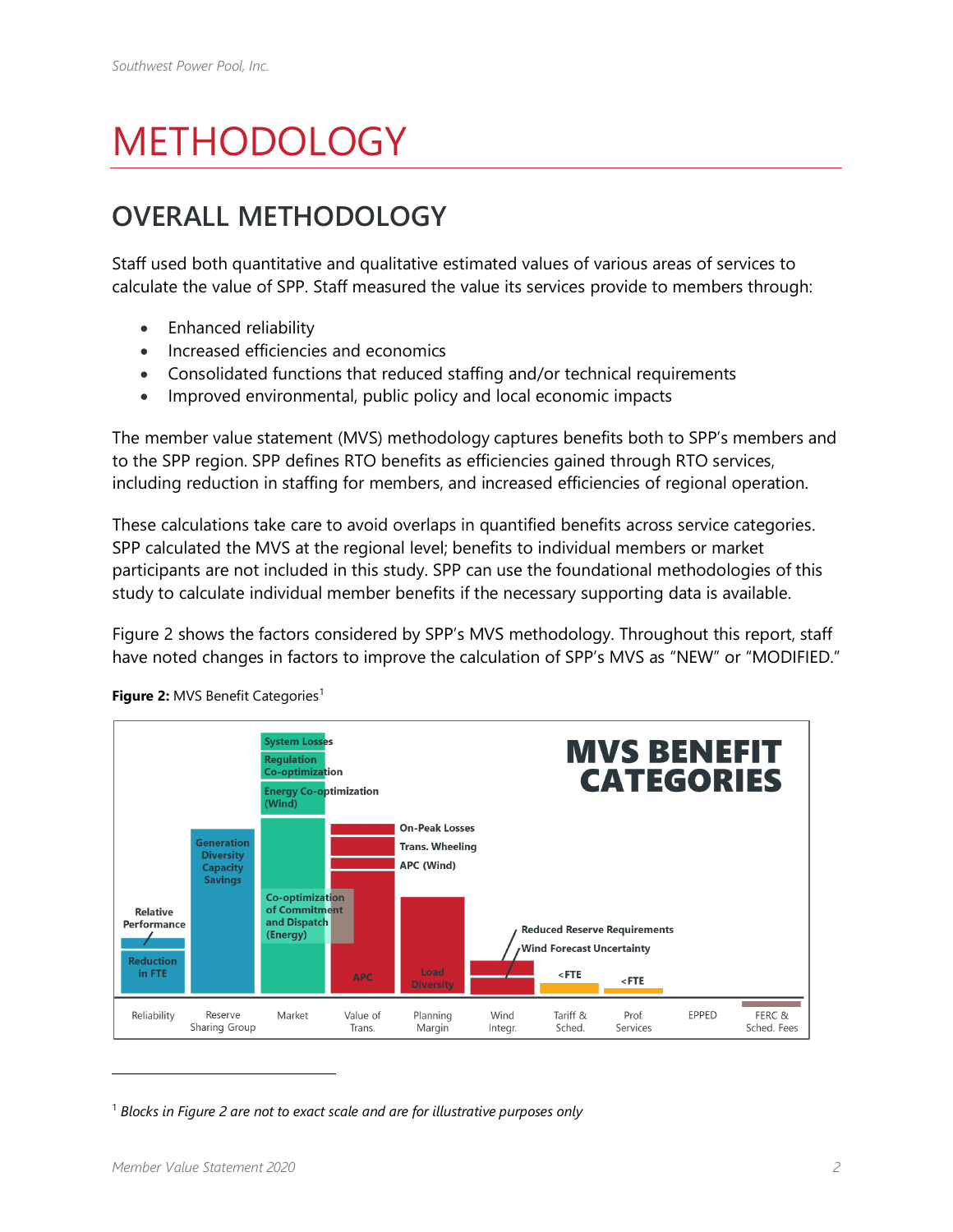## <span id="page-5-0"></span>**RELIABILITY (\$61.6M)**

SPP provides its members the following reliability services as it performs the reliability coordination (RC) function:

- Wide-area overview of the bulk electric system
- Increased system monitoring
- Improved congestion management
- Shared situational awareness application
- Alternative source of monitoring
- Improved coordination between entities internal and external to SPP

SPP quantifies the benefits of providing these RC services to its members as follows:

- **FTE reduction:** this component of the reliability services benefits reflects the reduction in full-time employees (FTE) staffing requirements resulting from consolidating the reliability functions and services that all SPP's legacy balancing authorities (LBA) would otherwise have to perform individually. To calculate this value, SPP estimated the cost for each LBA to perform these reliability functions with its own reliability coordinators. SPP estimated [2](#page-5-1)9 FTE positions<sup>2</sup> (in Operations and IT departments) per LBA at an average cost of \$125,000 per FTE, across 17 LBA. This is an estimated **\$61.6 million benefit.**
- **[NEW] Relative performance:** this additional component of reliability benefits derived from participating in an RTO is determined by calculating a reduced loss of load expectation. SPP will calculate an estimate of enhanced reliability, particularly due to transmission upgrades. (Staff will calculate this component for the 2021 MVS $3$  and other future iterations.)

**Note:** Not included in these benefits are avoided costs of systems and applications that each LBA would likely need to add or upsize in order to increase wide-area overview capability necessary to perform RC functions, such as bigger energy management system (EMS) models, increased Inter-control Center Communications Protocol (ICCP) links, voltage security tools and various other applications SPP utilizes as the RC.

<span id="page-5-1"></span> $2$  SPP estimates it eliminates the need for the following staff positions per LBA: two internal reliability coordination trainers, one administrator, one IT manager, one IT hardware staff, two IT applications staff, one IT network staff, two IT CIP staff, two operations managers, three operations engineers, 6 reliability coordinators, two operations analysis ATF review analysts, two EMS engineers, one ICCP engineer, two day support engineers and one operator in training.

<span id="page-5-2"></span><sup>&</sup>lt;sup>3</sup> SPP's Value of Transmission Study will be updated in 2021, and benefit calculations used in the 2021 Value of Transmission Study will be included in future MVS. Elements of the study may inform multiple MVS service categories; staff will ensure calculations will avoid overlaps in quantified benefits.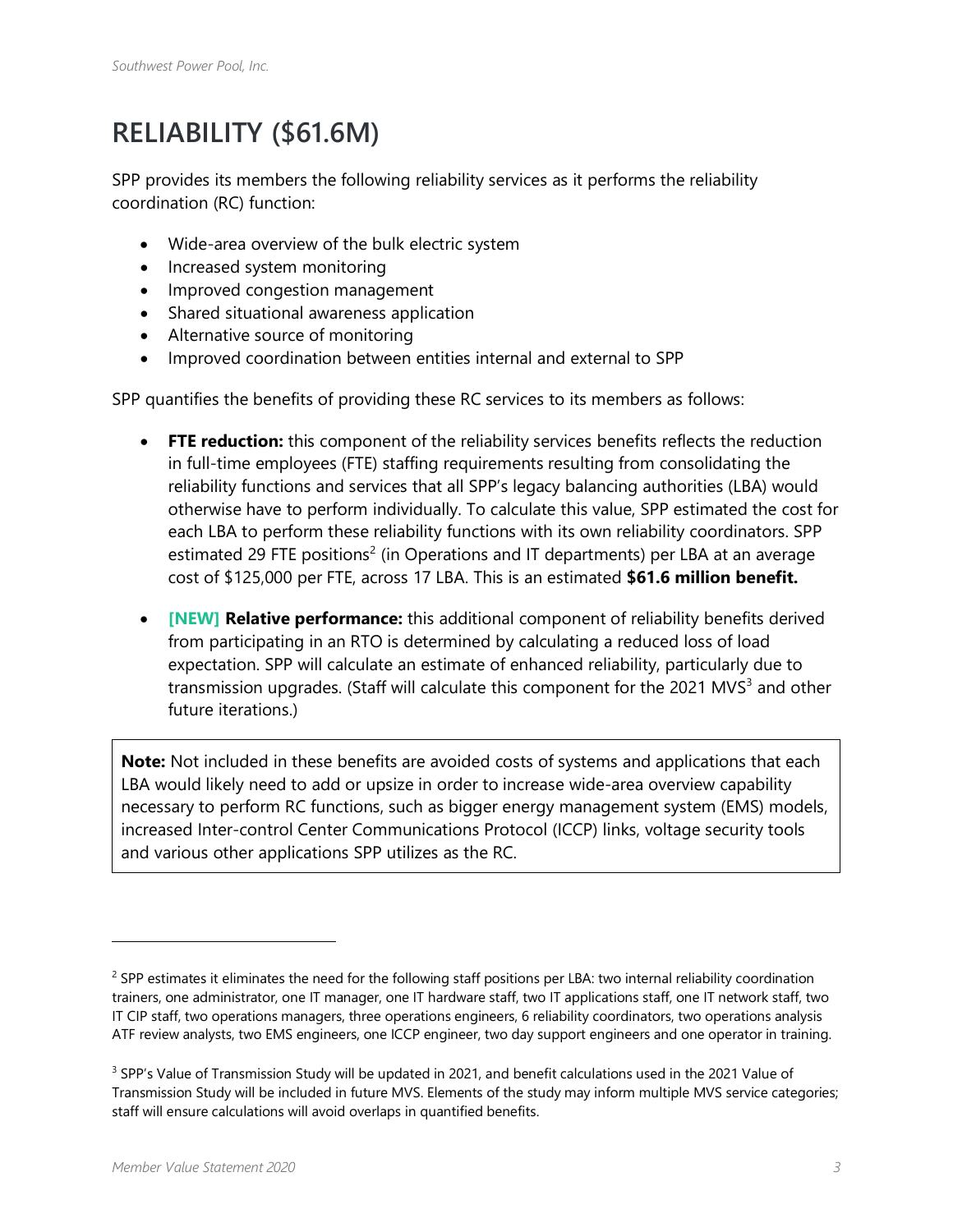#### <span id="page-6-0"></span>**RESERVE SHARING (\$542.1M)**

SPP provides reserve sharing services to its members through its administration of the SPP Reserve Sharing Group (RSG). In addition to the SPP balancing authority, the Southwestern Power Administration (SPA) and Associated Electric Cooperative, Inc. (AECI) balancing authorities participate in the SPP RSG. Participants in the RSG are able to leverage generation diversity across a larger geographical region to reduce operating reserve capacity needed to reliably address unexpected losses of electric power.

To determine the value of participating in SPP's RSG, staff performed three separate calculations:

- **Generation diversity capacity savings:** SPP's criteria requires the RSG to carry enough operating reserve capacity to account for the group's most severe single contingency (MSSC) and half the second largest contingency. This reserve capacity requirement is shared among the participants. Without SPP's RSG, North American Electric Reliability Corporation (NERC) Standards would require each LBA to provide, at a minimum, sufficient reserves to meet its MSSC. To independently satisfy NERC Standards without participating in the RSG, each legacy balancing authority (LBA) would need more reserve capacity and would have to build new generation, purchase reserves from another entity, or carry the added reserves on their units (and withhold them from energy dispatch).
- **[MODIFIED] Loss of opportunity for energy sales:** if an LBA is required to carry an increased amount of reserves, a portion of that LBA's capacity is estimated to be withheld from energy sales opportunities at a value to be estimated based on resource offers compared to marginal energy costs.
- **[MODIFIED] Required capacity margin for reserves:** staff estimated the costs for an LBA with insufficient capacity based on an assumption that 50% of needed capacity will be imported and 50% will be built. Updated cost estimates are used for both components in 2020, and imported capacity includes firm transmission service costs. [4](#page-6-1) [5](#page-6-2)

<span id="page-6-1"></span><sup>4</sup> Cost to import was updated to include cost of transmission. All in cost per MWh of import was estimated to be **\$10/MWh**.

<span id="page-6-2"></span><sup>&</sup>lt;sup>5</sup> Cost to build and run capacity needed for added reserve requirement per LBA beyond the PRM. Requirement was estimated to be **at \$18/MWh**. In the calculation, it assumed that **67% of PRM** may be used for CR. The discount is due to estimated operational needs to allow for a 5% generator outage rate. EIA report was used includes Capital Cost, Fixed O&M and Variable O&M. We estimated O&M to be 30% of EIA reported with estimated 30% run time using a Combined Cycle plant type cost estimate model.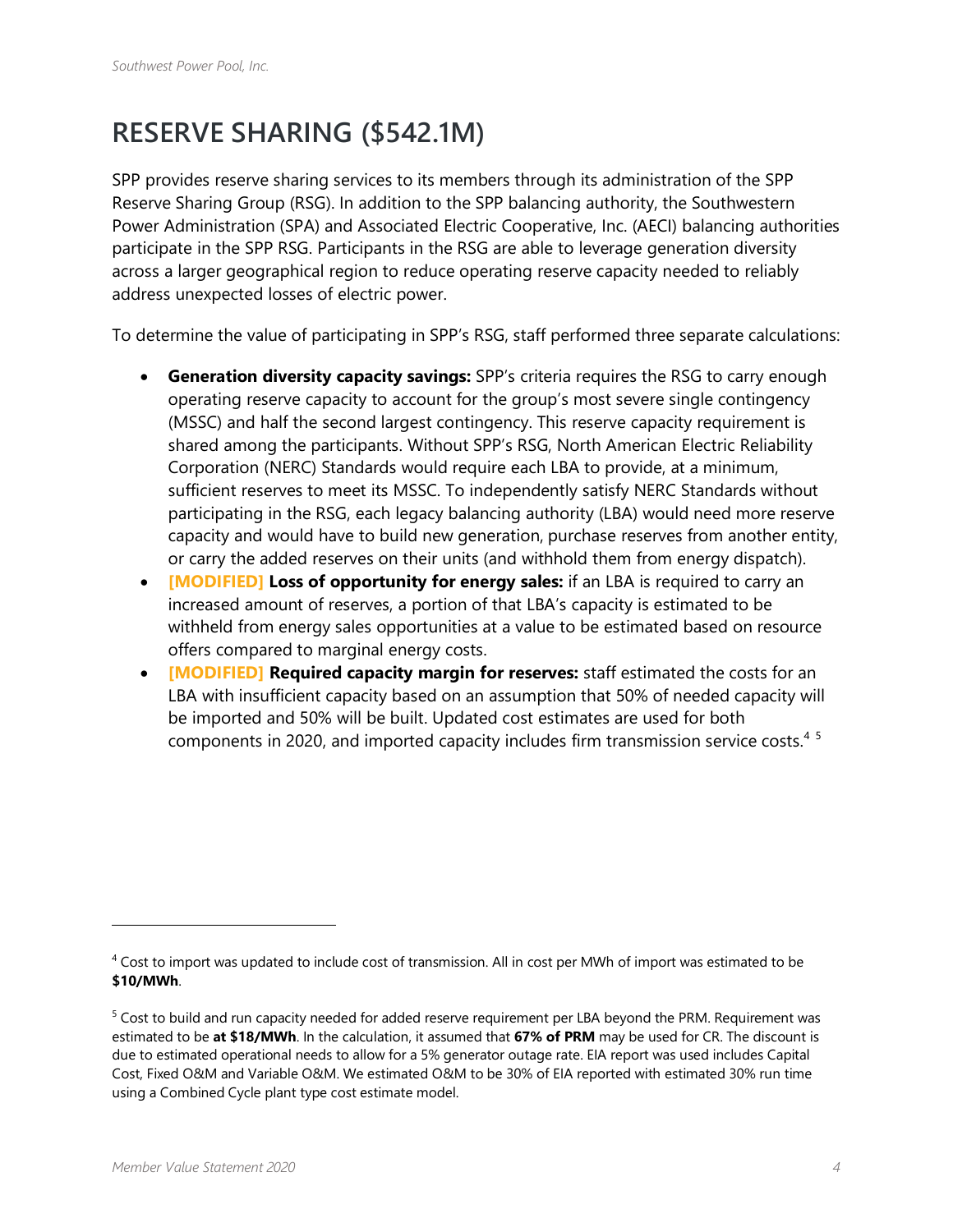

#### **Figure 3:** RSG Benefits in Megawatts (2020)

These calculations show that the sum of individual LBA's operating reserve requirements necessary on a stand-alone basis are much larger than the requirements of the SPP RSG. SPP calculates the benefits of RSG participation as the cost to build and import additional capacity needed for each LBA to supply the reserves needed to meet its stand-alone requirement.

Additionally, SPP includes the loss of opportunity for energy arbitrage if the LBA needed to withhold capacity for reserves. Together these values yield an estimated benefit of **\$542.1 million.** 

### <span id="page-7-0"></span>**MARKETS & REGULATION (\$744.3M)**

**Note**: Due to February 2021 winter storm events, Markets benefits calculations were delayed and resource constraints prevented the use of updated methodology. The 2020 Markets value has been calculated using the previous methodology<sup>[6](#page-7-1)</sup> without the modifications discussed below. The new methodology will be used to calculate the 2021 MVS.

SPP's market system relies on centralized security constrained unit commitment (SCUC) and security constrained economic dispatch (SCED) algorithms to serve load in the BA utilizing the most economical generation while respecting transmission system limitations. SPP's market system co-optimizes energy and reserve products with consideration to deliverability and losses

<span id="page-7-1"></span><sup>6</sup> **Markets Calculation Methodology:** To calculate, SPP ran SCUC/SCED for each LBA, converted all units to "Market Status," built transactions if virtual bids or offers existed in the current market, and co-optimized regulation with energy. Only the proposed change to assign each LBA a regulation amount equal to SPP's was not performed.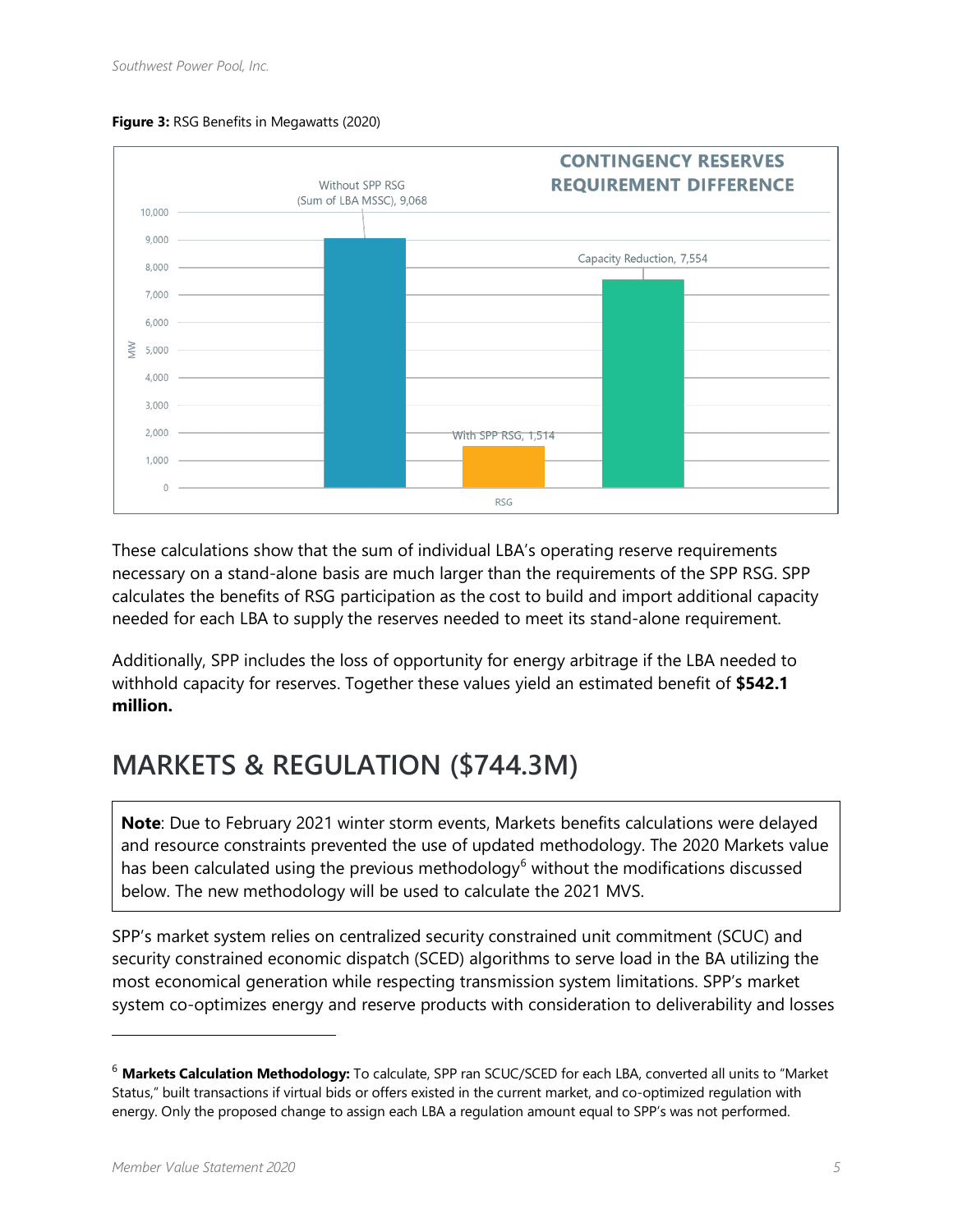on the transmission system. Staff analysis determines savings and quantifiable benefits of SPP's market to members through:

- **[MODIFIED] Energy and regulation:**
	- o Run SCUC/SCED for each LBA
	- o Convert all units to "Market Status"
	- o Build transactions if virtual bids or offers exist in current market
	- o Co-optimize regulation with energy
	- o Changed to assign each LBA a regulation amount equal to SPP's
- **[NEW] Contingency reserves:** Co-optimize benefit of SPP's RSG share of CR across multiple LBAs. This is different from RSG benefits.
- **[NEW] System losses:** Estimate losses for non-market reference cases and compare to losses in RTO market
- **[NEW] Interchange between LBAs:** Simulate interchange between LBAs utilizing Bilateral Settlement Schedules (BSS) and existence of virtual bids or offers existing in current market database

**Note:** SPP's value for contingency reserves reduction is included in the Reserve Sharing category. Co-optimization benefits of existing reserves are included in Markets & Regulation.

Staff selected a sample of varying market operating day profiles for the evaluation. SPP modified the models to reflect each LBA's balancing area, load and resources. Using the Market Clearing Engine, staff dispatched each LBA's balancing area to serve its load and procure its required reserves independently. Staff summed the cost of performing the balancing responsibility for each LBA and compared the cost to the production market. This resulted in an estimated value of **\$744.3 million annually**.

**Unquantified benefits:** SPP and Midcontinent Independent System Operator (MISO) use a market-to-market coordination agreement to coordinate congestion on transmission constraints that are known to be impacted by both markets. This helps the markets more economically resolve that congestion than they could otherwise achieve on their own. Settlement processes are utilized, after-the-fact, to compensate for assistance provided by one market to the other.

Through this agreement, SPP has been able to increase revenues for its members by protecting members' transmission rights and providing compensation for any utilization of the SPP transmission system in excess of allocated rights during congestion periods. SPP collected **\$85.4 million** in 2020 through this process. At this time, this benefit is not included in the calculation of total MVS due to the need for additional analysis of some offsetting costs.

Additionally, SPP's market provides added pricing transparency that may facilitate increased market activity, efficiencies, and appropriately signal to potential generation and transmission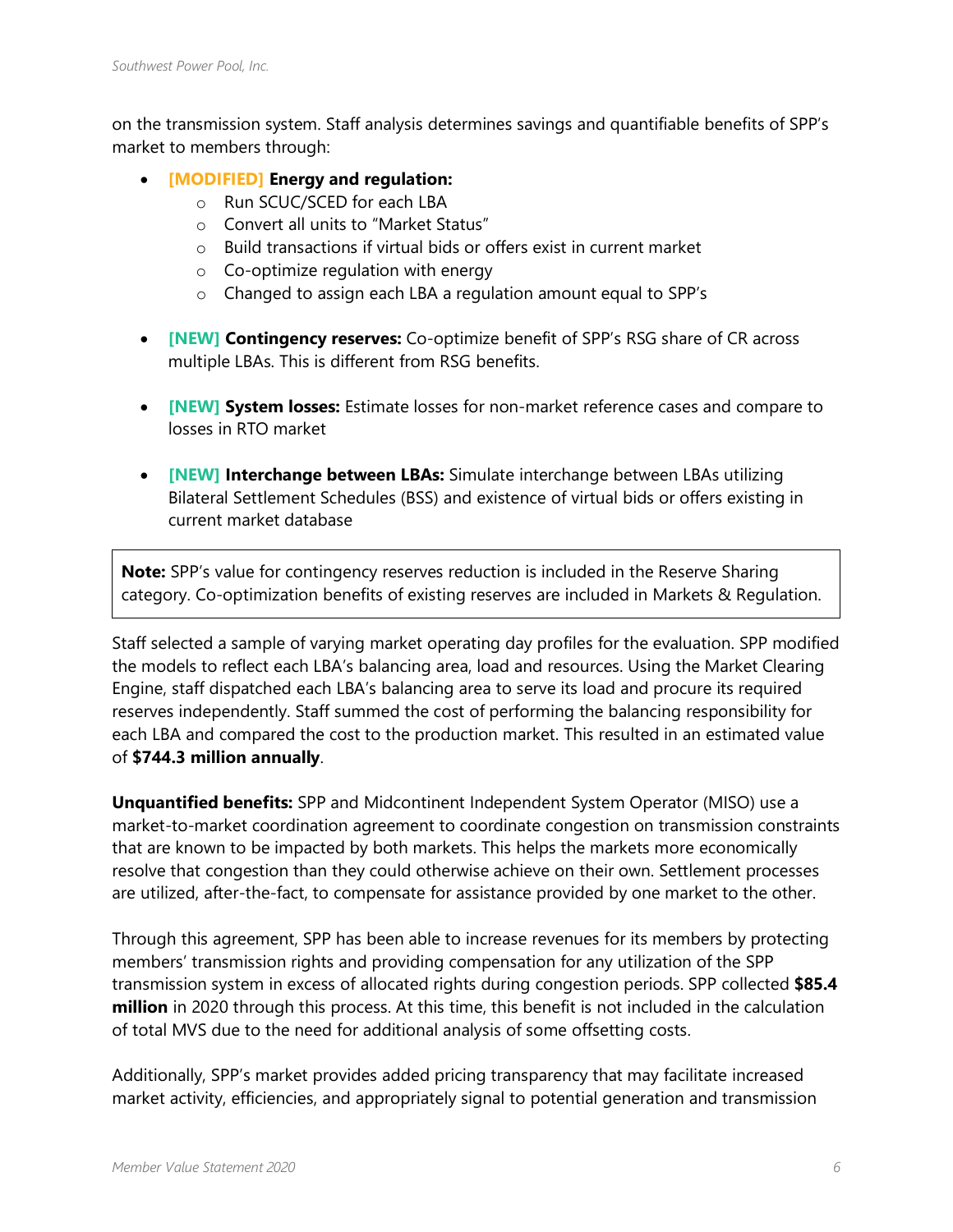developers the opportunity that may exist to resolve any transmission system limitations to meet future energy needs. This benefit is not included in MVS calculations.

#### <span id="page-9-0"></span>**WIND INTEGRATION (\$69.4M)**

SPP facilitates the integration of wind resources to the grid at an increasingly rapid pace through its generation interconnection studies, transmission planning, consolidated balancing authority and the Integrated Marketplace. For the purpose of quantifying SPP's contribution to wind integration, SPP estimates that Market & Regulation and Value of Transmission calculations capture the RTO services that facilitate an increased amount of wind integration. Other benefits that SPP, as the BA, provide include geographical siting, wind uncertainty forecast and regulation reserves requirements:

- **[MODIFIED] Geographical siting:** Good siting avoids wind investment costs by locating resources at wind-rich sites. This reduces installed capacity requirements to meet the same renewable energy requirements, due to the higher capacity obtained by siting wind in wind-rich locations. SPP calculated the reduced requirement of installed capacity by comparing capacity at wind-rich sites and at load centers, and assuming \$1,400/kW for installed wind capacity. By locating wind at more attractive locations, rather than load centers, the costs of interconnecting generation at these load centers is avoided. As a result of SPP's wind integration services – primarily Balanced Portfolio and Priority Projects – fewer, but higher quality, wind resources are built in the region. For this calculation:
	- o SPP assumes the costs of the local transmission facilities for integrating wind to be \$180/kW.
	- o SPP assumes 10% improvement in output from "mediocre" to "good" wind siting, saving 500 megawatts (MW) of wind that would have been built above 5 gigawatts (GW) of optimal wind
	- o SPP staff believe the majority of siting benefits are captured in the Market and Value of Transmission studies. These studies capture wind deliverability due to consolidated BA and transmission expansion.
- **[NEW] Wind forecast uncertainty:** Captures the capacity cost reduction in procuring reliability safety margin MWs needed to wind forecast uncertainty. For 2020, SPP estimates a \$55.9 million benefit.
- **[NEW] Regulation reserves requirements:** Estimates the avoided cost due to reduction in required regulation reserves due to consolidated interconnected system. For 2020, SPP estimates a \$13.5 million benefit.

The sum calculation of the three elements of integration results in an **estimated \$69.4 million > value for members.**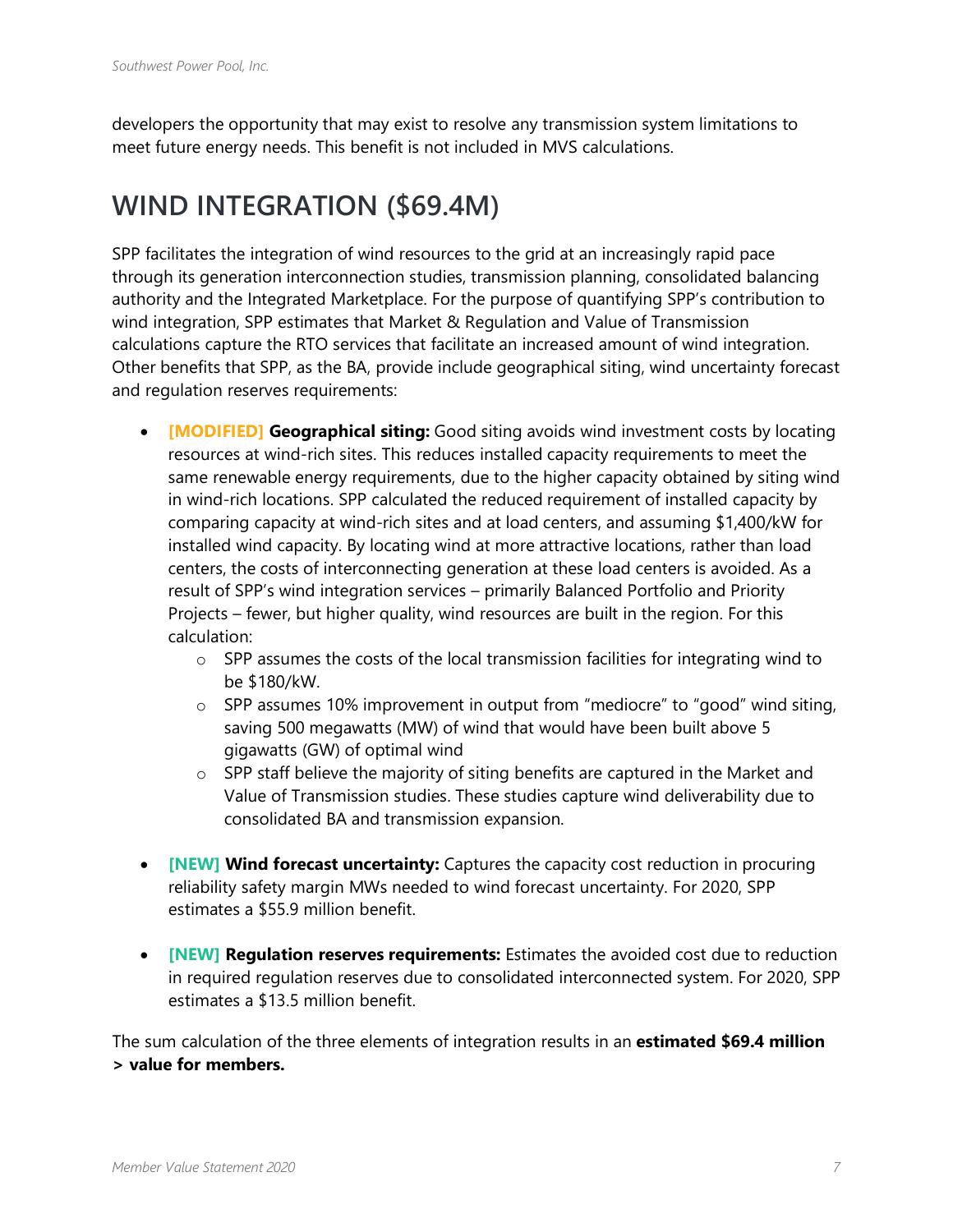#### **Figure 5:** Wind Integration Benefit



#### <span id="page-10-0"></span>**VALUE OF TRANSMISSION (\$524M)**

SPP's centralized transmission studies facilitate construction of transmission projects that improve reliability and deliverability of least cost generation to load centers, and increase the capacity factor of renewable and other low-cost generation.

Staff used SPP's 2016 Value of Transmission Study to inform calculations for this category in 2020<sup>[7](#page-10-1)</sup>. The study evaluated 348 projects from 2012-14, representing \$3.4 billion of transmission investment. To calculate value of transmission for the MVS, SPP considered three key benefits:

- **Adjusted production cost (APC):** Savings of approximately \$427.6 million were estimated by simulating the impact of added transmission on production costs, using operational models that captured actual prices from SPP's Integrated Marketplace:
	- o Calculated utilizing market-based studies–last calculation performed in 2014
	- $\circ$  10% escalation rate used to estimate benefits of upgrades for subsequent years.
	- o **[NEW]** Beginning in 2021, SPP will calculate more accurate escalation rates using market-based studies retrospectively (back to 2014).

<span id="page-10-1"></span> $7$  SPP's Value of Transmission Study will be updated in 2021, and benefit calculations used in the 2021 Value of Transmission Study will be included in future MVS. Elements of the study may inform multiple MVS service categories; staff will ensure calculations will avoid overlaps in quantified benefits. For 2020 MVS calculations, SPP will continue to use the current valuation methodology.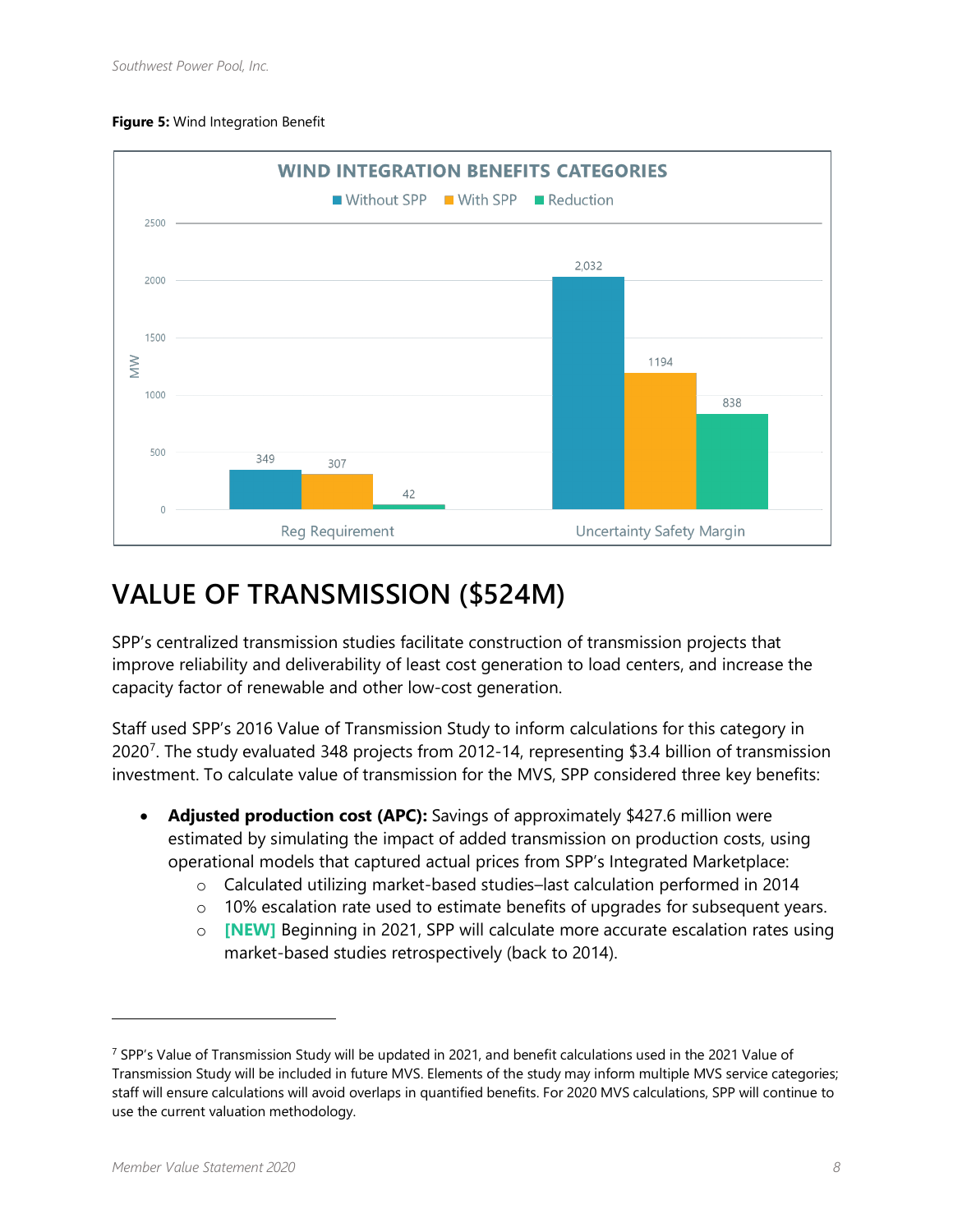- o **[NEW]** SPP will also create a study to calculate future transmission benefits of added transmission projects on more frequent basis, beginning in 2021.
- o **[NEW]** SPP will annualize the benefit of transmission upgrades.
- **Transmission wheeling revenues:** SPP estimates approximately \$91.5 million in increased wheeling revenues resulting from additional point-to-point transmission service sold beyond what would have occurred without the RTO's directed transmission expansion.
- **On-peak losses:** SPP estimates approximately \$5.3 million in capacity savings made available from losses reduced during peak consumption as result of transmission expansion directed by SPP.

Staff estimate overall benefits for SPP's directed transmission expansion to exceed \$9 billion over 40 years. The annual benefit to members has an **estimated value of \$524 million**.



**Figure 6:** Value of Transmission

#### <span id="page-11-0"></span>**CAPACITY PLANNING SAVINGS (\$175M)**

SPP determines resource adequacy requirements for the SPP balancing authority. SPP specifies a minimum planning reserve margin that each load-responsible entity must maintain in order to assure adequate resource capacity is planned to meet reliability thresholds. SPP's administration of regional resource adequacy allows for recognition of load diversity benefits available through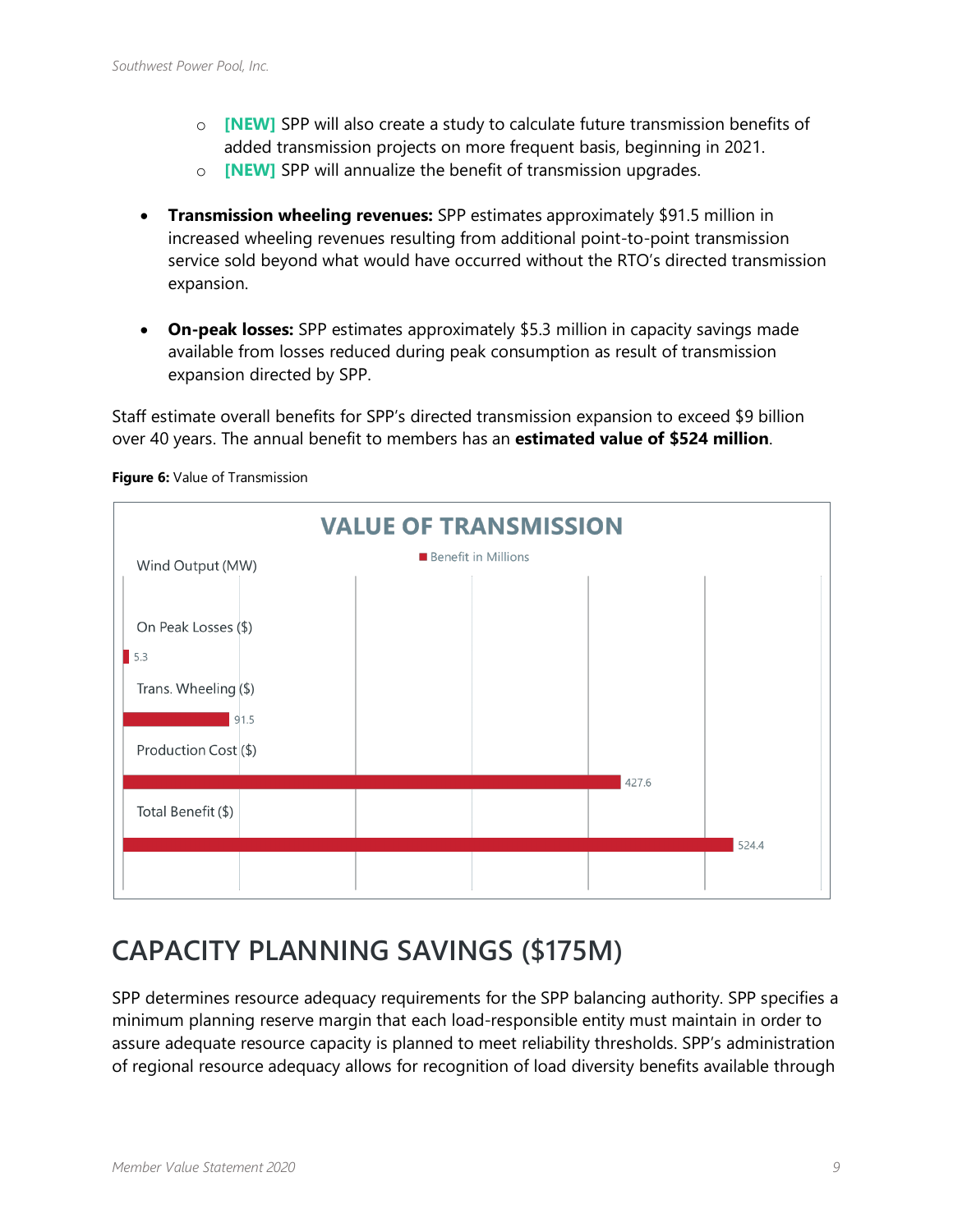participation in a geographically diverse market supported by a robust transmission network. SPP uses the following measures to determine savings of capacity needs:

- **Planning reserve margin (PRM):** is a function of peak demand for the entire region and an agreed upon percentage of required margin
- **Capacity savings due to load diversity:** SPP measures the peak demand for individual Load serving entities (LSEs) that, in SPP's consolidated footprint, is reduced by load diversity in regional coincident peak, resulting in lower capacity requirements.
- **Capacity savings due to generation diversity:** SPP measures the reduction in capacity needs achieved through the diversity of its BA's generation fleet. The diverse resources in SPP's BA are better equipped than the limited resources of a single LBA to reliably respond to a generator loss.

In previous MVS, SPP calculated planning margin savings based on the reduction of PRM in 2016. SPP's board approved the reduction of SPP's planning reserve margin from 13.6% to 12%, lowering capacity requirements in SPP by about 900 MW.

SPP's new calculation of capacity planning savings will calculate the reduction in capacity and planning reserve margin requirements based on benefits realized due to load diversity, which compares SPP's coincident peak versus the sum of each load-serving entity's singular peak.

The realized reduction of capacity due to load diversity is estimated at 2,050 MW. Taking into account SPP's cost of new entry, SPP's load-serving members are expected to save \$2,535 million over the next 40 years. The annual **estimated value to members is \$175 million**.

**Note:** SPP does not calculate capacity savings due to generation diversity separately here. The benefit measured by the Reserve Sharing category provides a similar (but not identical) benefit as the generation diversity measure. In order not to double count any benefits, all diversity of generation savings are forgone in this section and are realized in the Reserve Sharing Section.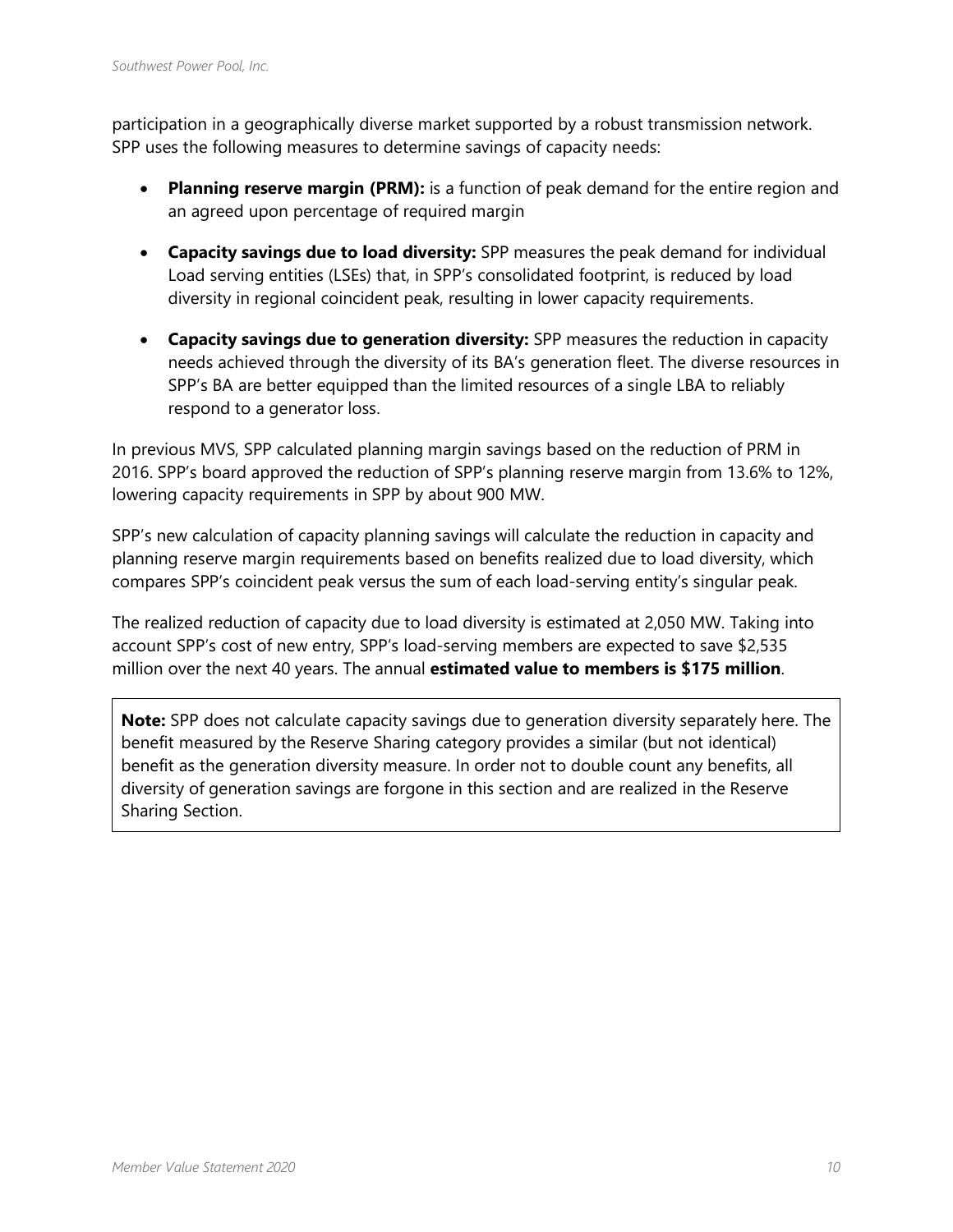



#### <span id="page-13-0"></span>**TARIFF & SCHEDULING (\$24.2M)**

SPP's Tariff Administration group provides a centralized reservations "one-stop shop" for reserving transmission on the power grid. In addition to administering and maintaining open access same time information systems (OASIS) reservations, SPP provides engineering staff to assure that requests for transmission are valid and will not compromise power grid integrity.

SPP administration of tariff and scheduling services allows centralized transmission service coordination and procurement. SPP also administers and maintains tools and applications used by transmission customers.

**[MODIFIED]** If SPP did not exist, LBAs and transmission owners would provide these functions for themselves. There would also be a greater number of bilateral transmission agreements which would be more difficult to administer. SPP has calculated the value of Tariff and Scheduling based on the assumption that, absent SPP, the collective LBAs would need to staff 96 FTEs (engineering and reservation handling). Based on a fully loaded cost per FTE at \$125,000, the cost avoided by having SPP available is **approximately \$12.0 million per year**

**[NEW]** Without SPP, each legacy balancing authority or transmission service provider would need to maintain OASIS software for Tariff and Scheduling, with an estimated yearly maintenance fee of \$720,000 per entity. The cost avoided is **approximately \$12.2 million.**

## <span id="page-13-1"></span>**PROFESSIONAL SERVICES (\$13.6M)**

Professional Services includes two categories of benefits: engineering, and training. SPP quantifies these benefits as the reduction in FTEs resulting from consolidating the functions and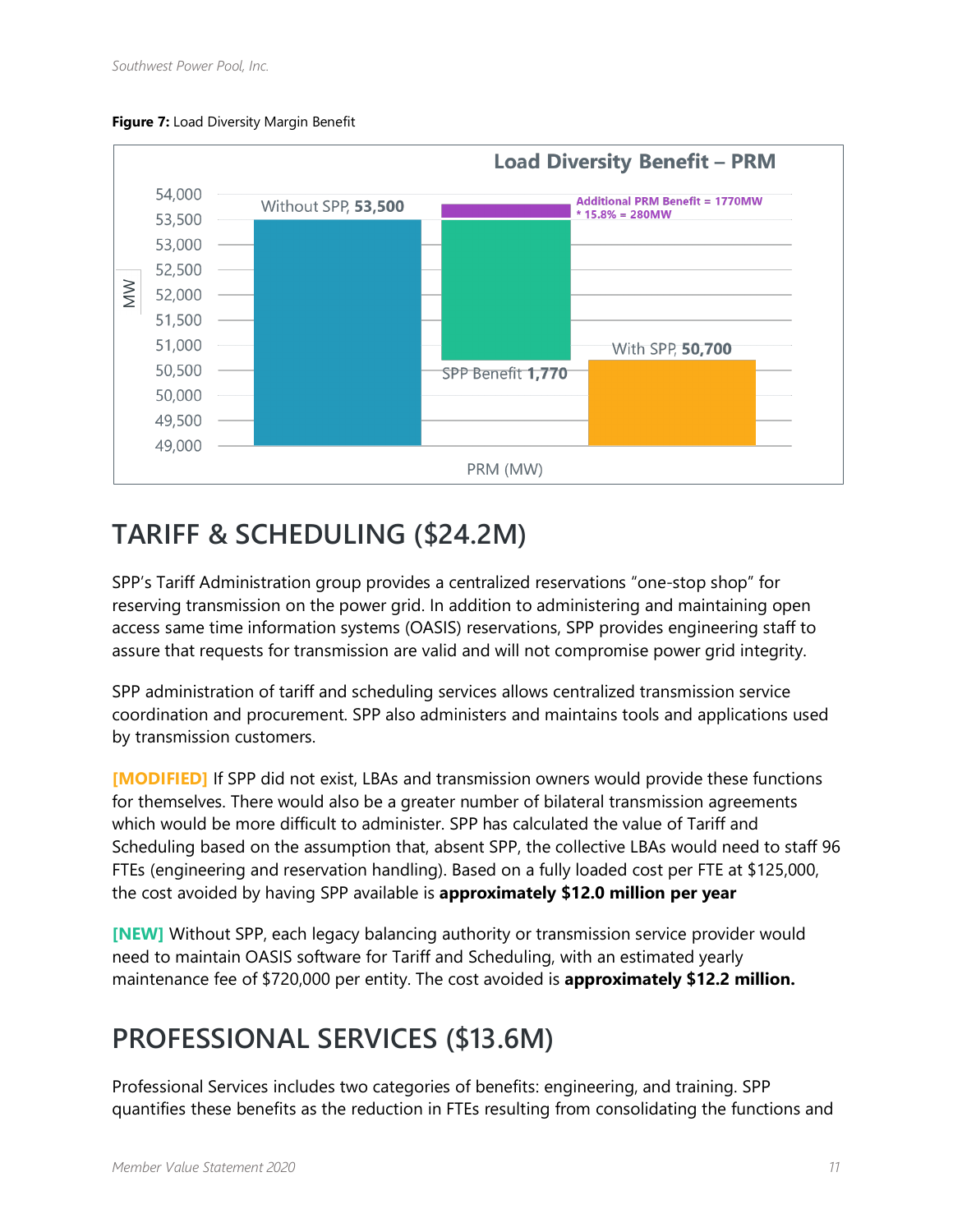services that all SPP's LBAs would have had to staff and perform independently. Previous MVS calculations also included compliance and settlements. Since the dissolution of the SPP Regional Entity, compliance cost avoidance has diminished. An increase in FTEs for market settlement functions is offset by decrease in FTEs for transmission settlements, resulting in no additional reportable costs or savings. For the three services remaining in the current version of the calculation, the **combined sum of values is \$13.6 million**.

#### <span id="page-14-0"></span>ENGINEERING SERVICES (\$8.4M)

SPP's engineering department provides a series of independent studies to assure that planned member actions (generation interconnection, transmission construction, etc.) will not create issues when integrated into the power grid. SPP serves as the unbiased "protector" of the integrity of the grid and its operation. When regulatory authorities review and approve requested actions, SPP's studies fulfill the role of "objective, unbiased, expert witness."

Without SPP, individual utilities would need to conduct the expert witness and the objective study functions. These functions would most likely require a combination of consultants and engineering staff from the requesting utility.

**[MODIFIED]** SPP calculates engineering services benefits as the reduction in 67 FTEs resulting from consolidating the engineering services that all SPP's LBAs would have staffed and performed independently:

- Planning coordination
- Resource adequacy
- Generator interconnection
- Transmission services

Based on a fully-loaded cost per FTE, the cost avoided is **approximately \$8.4 million per year.**

#### <span id="page-14-1"></span>TRAINING SERVICES (\$5.2M)

SPP provides Training Services as a centralized service for its members. SPP acquires resources and equipment for shared use and develops training programs and curricula centrally to share with members. Depending on the specific training, if SPP did not exist as a leveraged resource, the alternative solutions for member training would come from three sources:

- Training and/or certification procured from training consultants or vendors
- Training developed by each of the 17 LBAs in the SPP footprint
- Training developed by each member organization.

SPP bases its valuation of Training Services on cost avoidance associated with centralized development and reduction in number of FTE training staff.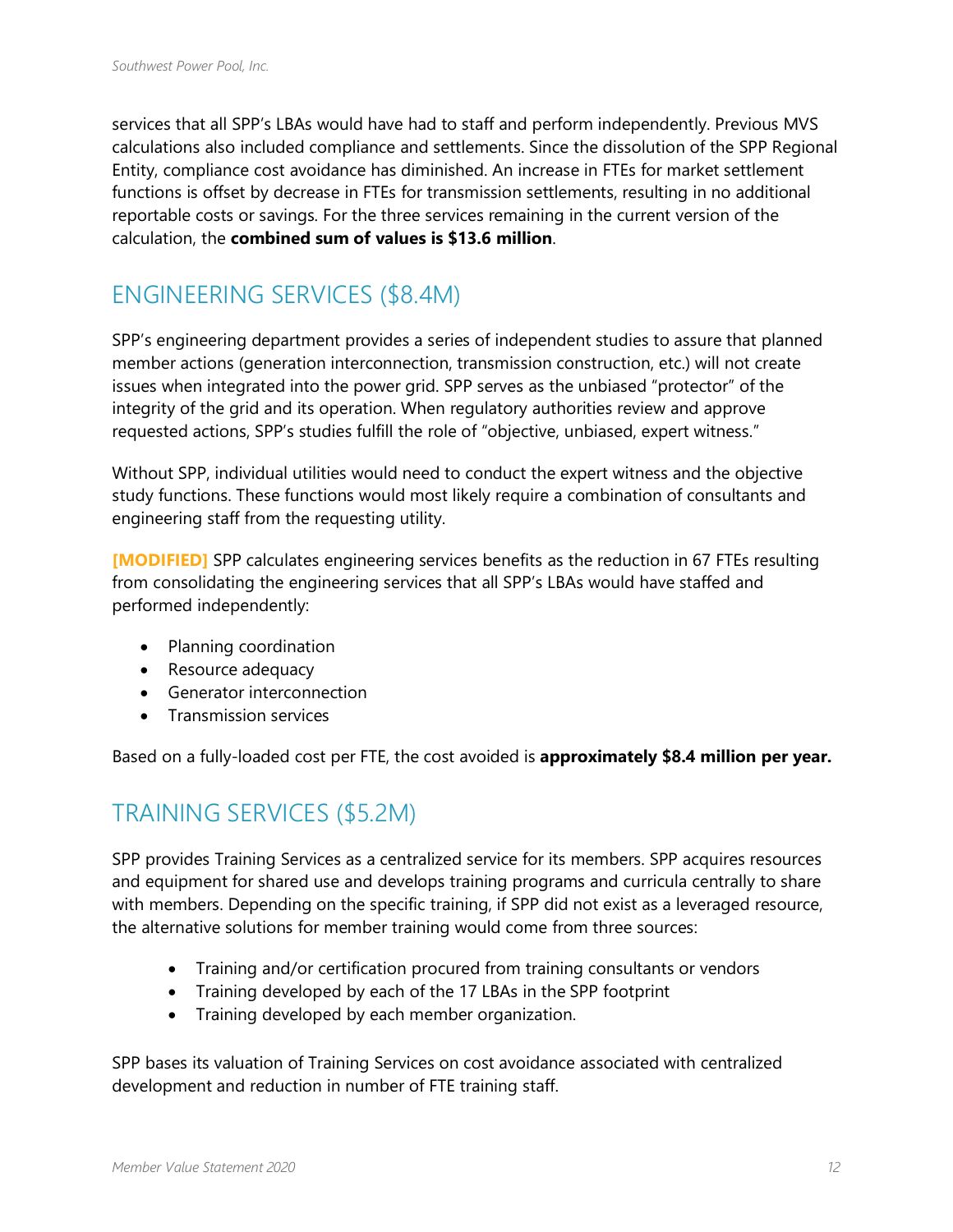**[MODIFIED]** Staff updated SPP's 2020 calculation of the value of training services to include cost-avoidance provided by:

- NERC credential maintenance courses
- Train-the-trainer courses
- Incorporation of power simulation technology per PER005

SPP's calculated Training Services benefits are based on Chapman Alliance research, quantifying the benefit of consolidating the training functions and services that all SPP's LBAs would have had to staff and perform independently. This resulted in an **estimated value of \$5.2 million**.





### <span id="page-15-0"></span>**FERC FEES (-\$17.4M)**

SPP has developed an analysis of the FERC administrative fees as they apply to SPP members. This analysis addresses:

- Fees assessed by FERC to cover its administrative costs, which apply to all transmission service under an RTO
- FERC policy that categorizes transmission utilization differently in an RTO since *all* energy is considered interstate transmission
- Partial offset of the incremental cost, which results from increased through-and-out transmission service provided by the RTO

The total FERC fees paid by SPP members in 2020 substantially exceeded what members would have paid if they were not part of an RTO. This is primarily because the SPP members' native load is considered to be served by transmission in interstate commerce since it is under the RTO. In essence, there is a FERC fee penalty associated with RTO membership.

**[MODIFIED]** SPP captures these costs as: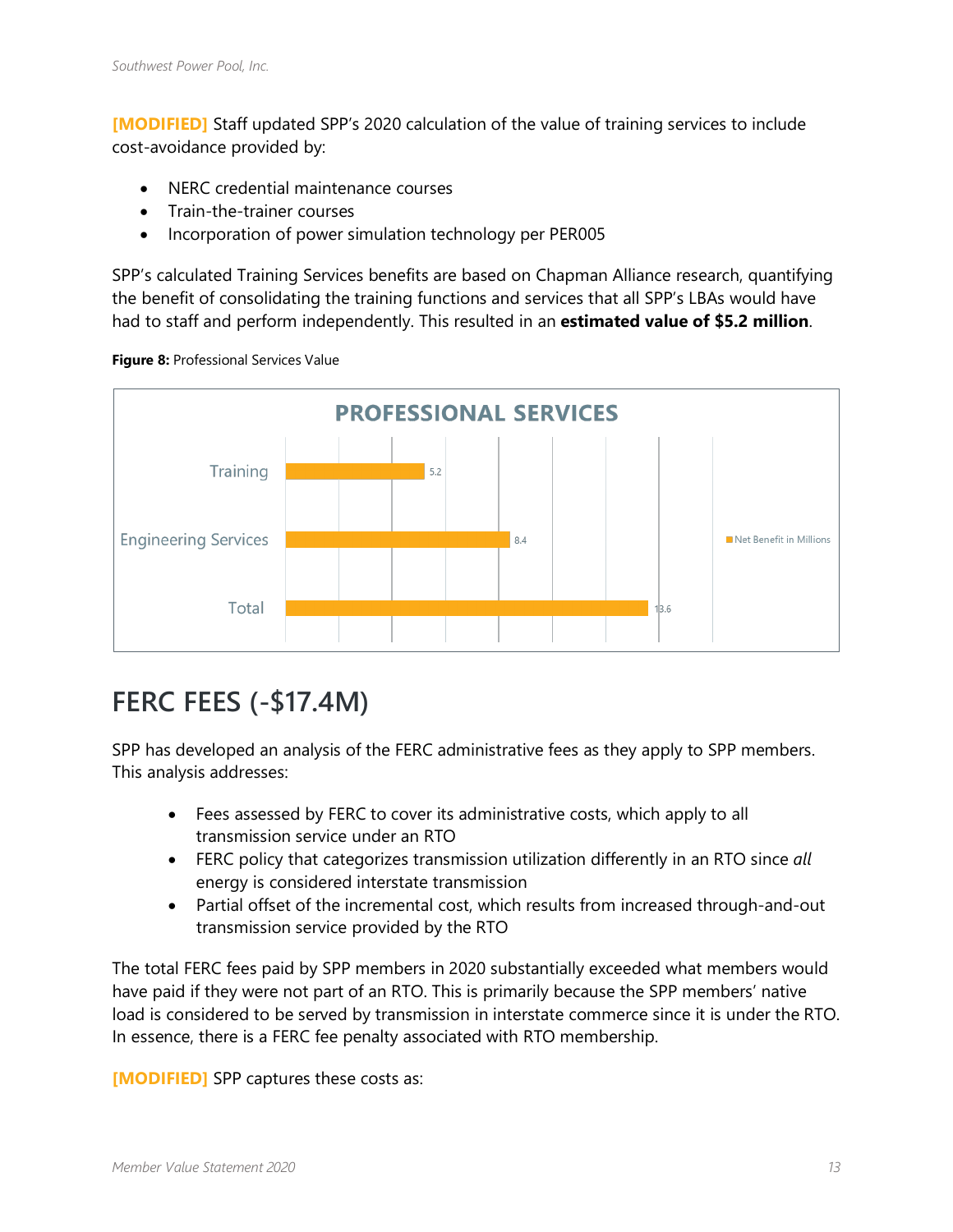- Increase in MWh considered "wholesale" energy because of RTO participation. For FERCjurisdictional members, this is native load energy quantified in members' FERC Form 1 submittals. For non-jurisdictional members, this is all the energy each member serves.
- Point-to-point transmission service offset: this is based on the MWh of service through and out of the SPP transmission system, which provides some offset because it spreads FERC's fixed administrative cost over a greater number of billing units.

The current estimate of FERC fees is \$20.7 million. When offset by the FERC assessment members would pay if not participating in the RTO, the negative benefit (cost) to the regional footprint is **\$17.4 million.**



#### **Figure 8:** FERC Fees

### <span id="page-16-0"></span>**ENVIRONMENTAL, PUBLIC POLICY, AND ECONOMIC DEVELOPMENT (EPPED)**

SPP's services contribute to a reduction in environmental impact, improvement of public policies and an increase in economic stimulus in the region.

#### <span id="page-16-1"></span>ENVIRONMENTAL

Membership in SPP creates an environmental impact on the region that SPP measures as three separate benefits:

- **Renewable penetration:** The factor of improved renewable penetration due to SPP's transmission expansion and centralized market.
- **CO<sub>2</sub> reduction:** Carbon reduction as a result of SPP's services contribution emissions reduction, defined as the difference in wind generation with and without SPP. SPP's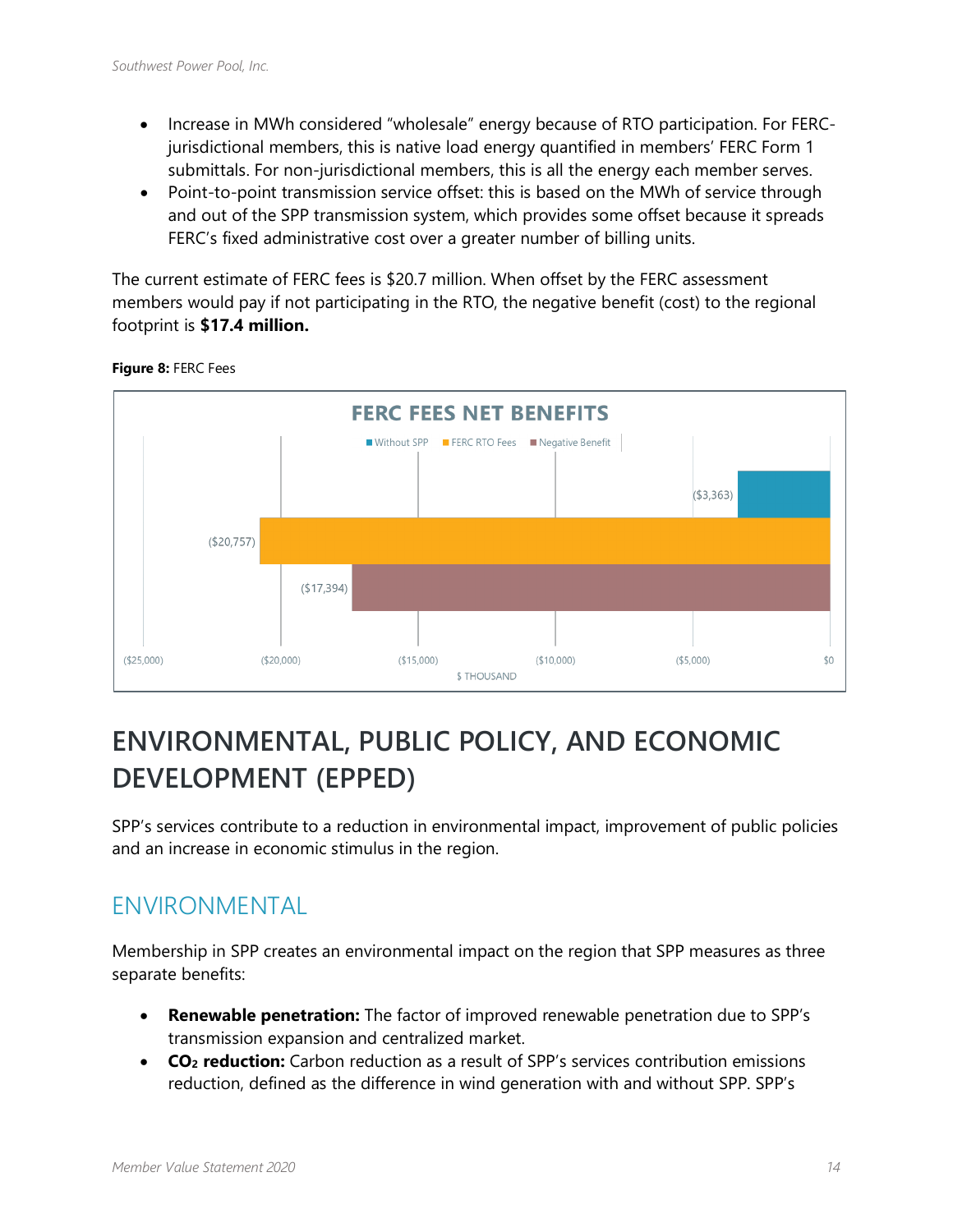centralized market and transmission expansion have improved access to renewables and reduced  $CO<sub>2</sub>$  emissions by 21% since 2014.

• **Reduced upgrades**: This qualitative measure looks at the reduction in transmission upgrades that occurs through more regional planning

#### <span id="page-17-0"></span>PUBLIC POLICY

Membership in SPP results in improved public policy outcomes:

- **Renewable goals** at the state level are met more efficiently and competitively
- **Society benefits** from cleaner electricity and lower electricity rates
- **Deferred cost and construction** of new facilities
- **Alternatives** to new ROW acquisitions
- **Equitable and participatory** stakeholder processes that facilitate collective decisionmaking

#### <span id="page-17-1"></span>ECONOMIC DEVELOPMENT

Membership in SPP creates an economic development impact on the region that staff have measured as one quantitative and one qualitative benefit:

- **Investment:** SPP enables capital investment through upgrades and increased wind integration resulting in economic investments throughout the SPP footprint. As an example, from the period 2008 through 2019 SPP added 24.4 GW of wind capacity. The state taxes associated with this added capacity is calculated as \$157 million per year. Land leases for these wind farms is calculated as \$73.5 million per year. The associated transmission investment associated with these capacity additions are not included in these amounts but also contribute to additional revenues and taxes in the SPP region.
- **Increased competitiveness:** Wholesale electricity rates in SPP remain among the lowest in the United States, which when combined with the high availability of renewables, are attracting and retaining investment in the region.

### <span id="page-17-2"></span>**BENEFIT-TO-COST RATIO (14-TO-1)**

The total savings and benefits achieved by SPP's members are \$2.137 billion each year. Each year members fund the operations of SPP through a Net Revenue Requirement (NRR). The NRR is comprised of operating expenses (excluding depreciation and FERC assessment), principal payments on loans for capital expenditures and a capital reserve fund intended to partially offset future borrowings. Miscellaneous revenues provide a reduction in the NRR calculation and include reimbursements for engineering studies. SPP's 2020 NRR was \$155.3 million, resulting in a **benefit-to-cost ratio of 14-to-1**.